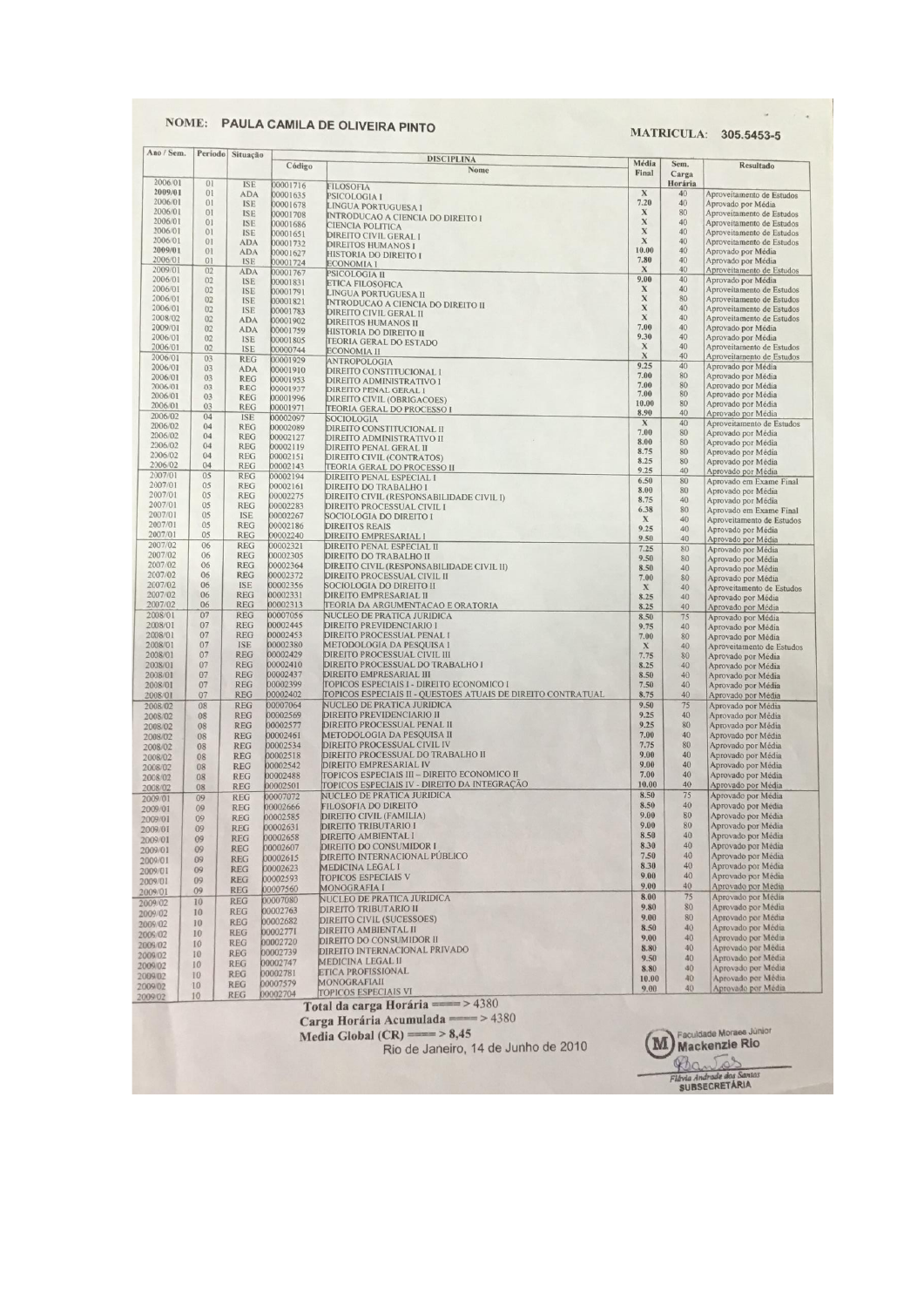### **NAME: PAULA CAMILA DE OLIVEIRA PINTO MATRÍCULA: 305.5453-5**

| Y/SEM.  | <b>PERIOD</b> | SIT.       | <b>DISCIPLIN</b> |                                |                    | <b>HOURS</b> | <b>RESULT</b> |
|---------|---------------|------------|------------------|--------------------------------|--------------------|--------------|---------------|
|         |               |            | <b>CODE</b>      | <b>NAME</b>                    |                    |              |               |
| 2006/01 | 01            | <b>ISE</b> | 00001716         | PHILOSOPHY                     | Χ                  | 40           | Transfer      |
| 2009/01 | 01            | ADA        | 00001635         | PSYCHOLOGY I                   | 7,2                | 40           | Approved      |
| 2006/01 | 01            | <b>ISE</b> | 00001678         | <b>PORTUGUESE</b>              | Χ                  | 80           | Transfer      |
| 2006/01 | 01            | <b>ISE</b> | 00001768         | <b>INTRODUCTION TO THE</b>     | Χ                  | 40           | Transfer      |
|         |               |            |                  | <b>SCIENCE OF LAW</b>          |                    |              |               |
| 2006/01 | 01            | <b>ISE</b> | 00001686         | POLITICAL SCIENCE              | Χ                  | 40           | Transfer      |
| 2006/01 | 01            | <b>ISE</b> | 00001651         | <b>GENERAL CIVIL LAW I</b>     | Χ                  | 40           | Transfer      |
| 2006/01 | 01            | <b>ADA</b> | 00001732         | <b>HUMAN RIGHTS</b>            | 10,0               | 40           | Approved      |
| 2009/01 | 01            | ADA        | 00001627         | <b>HISTORY OF LAW</b>          | 7,8                | 40           | Approved      |
| 2006/01 | 01            | <b>ISE</b> | 00001724         | <b>ECONOMY I</b>               | Χ                  | 40           | Transfer      |
| 2009/01 | 02            | ADA        | 00001767         | PSYCHOLOGY II                  | 9,0                | 40           | Approved      |
| 2006/01 | 02            | <b>ISE</b> | 00001831         | PHILOSOPHICAL ETHICS           | $\pmb{\mathsf{X}}$ | 40           | Approved      |
| 2006/01 | 02            | <b>ISE</b> | 00001797         | <b>PORTUGUESE II</b>           | Χ                  | 80           | Transfer      |
| 2006/01 | 02            | <b>ISE</b> | 00001821         | <b>INTRODUCTION TO THE</b>     | Χ                  | 40           | Transfer      |
|         |               |            |                  | <b>SCIENCE OF LAW II</b>       |                    |              |               |
| 2006/01 | 02            | <b>ISE</b> | 00001783         | <b>GENERAL CIVIL LAW II</b>    | Χ                  | 40           | Transfer      |
| 2008/02 | 02            | <b>ADA</b> | 00001902         | <b>HUMAN RIGHTS II</b>         | 7,0                | 40           | Approved      |
| 2009/01 | 02            | ADA        | 00001759         | <b>HISTORY OF LAW</b>          | 9,3                | 40           | Approved      |
| 2006/01 | 02            | <b>ISE</b> | 00001805         | <b>GENERAL THEORY OF</b>       | X                  | 40           | Transfer      |
|         |               |            |                  | <b>STATE</b>                   |                    |              |               |
| 2006/01 | 02            | <b>ISE</b> | 00000744         | <b>ECONOMY II</b>              | X                  | 40           | Transfer      |
| 2006/01 | 03            | <b>REG</b> | 00001929         | ANTROPHOLOGY                   | 9,25               | 40           | Approved      |
| 2006/01 | 03            | <b>ADA</b> | 00001910         | <b>CONSTITUTIONAL LAW I</b>    | 7,0                | 40           | Approved      |
| 2006/01 | 03            | REG        | 00001953         | PUBLIC LAW I                   | 7,0                | 80           | Approved      |
| 2006/01 | 03            | <b>REG</b> | 00001937         | <b>GENERAL CRIMINAL LAW I</b>  | 7,0                | 40           | Approved      |
| 2006/01 | 03            | <b>REG</b> | 00001996         | CIVIL LAW (OBLIGATIONS)        | 10,0               | 40           | Approved      |
|         |               |            |                  |                                | 0                  |              |               |
| 2006/01 | 03            | <b>REG</b> | 00001971         | <b>GENERAL THEORY OF DUE</b>   | 8,9                | 40           | Approved      |
|         |               |            |                  | <b>PROCESS I</b>               |                    |              |               |
| 2006/02 | 04            | <b>REG</b> | 00002097         | SOCIOLOGY                      | X                  | 40           | Transfer      |
| 2006/02 | 04            | REG        | 00002089         | CONSTITUTIONAL LAW II          | 7,0                | 80           | Approved      |
| 2006/02 | 04            | REG        | 00002127         | PUBLIC LAW II                  |                    | 80           | Approved      |
| 2006/02 | 04            | REG        | 00002119         | <b>GENERAL CRIMINAL LAW II</b> | 8,75               | 80           | Approved      |
| 2006/02 | 04            | <b>REG</b> | 00002151         | 8,25<br>CIVIL LAW (CONTRACTS)  |                    | 80           | Approved      |
| 2006/02 | 04            | <b>REG</b> | 00002143         | <b>GENERAL THEORY OF DUE</b>   | 9,25               | 40           | Approved      |
|         |               |            |                  | <b>PROCESS II</b>              |                    |              |               |
| 2007/01 | 05            | REG        | 00002194         | SPECIAL CRIMINAL LAW I         | 6,50               | 80           | Approved      |
|         |               |            |                  |                                |                    |              | in Special    |
|         |               |            |                  |                                |                    |              | Exam          |
| 2007/01 | 05            | REG        | 00002161         | LABOR LAW I                    | 8,0                | 80           | Approved      |
| 2007/01 | 05            | REG        | 00002275         | CIVIL LAW (TORTS II)           | 8,75               | 40           | Approved      |
| 2007/01 | 05            | REG        | 00002283         | DUE PROCESSO OF CIVIL          | 6,38               | 80           | Approved      |
|         |               |            |                  | LAW I                          |                    |              | in Special    |
|         |               |            |                  |                                |                    |              | Exam          |
| 2007/01 | 05            | REG        | 00002267         | SOCIOLOGY OF LAW I             | x                  | 40           | Approved      |
| 2007/01 | 05            | REG        | 00002186         | PROPERTY LAW                   | 9,25               | 40           | Approved      |
| 2007/01 | 05            | REG        | 00002240         | <b>BUSINESS LAW I</b>          | 9,50               | 40           | Approved      |
| 2007/02 | 06            | REG        | 00002321         | SPECIAL CRIMINAL LAW II        | 7,25               | 80           | Approved      |
| 2007/02 | 06            | REG        | 00002305         | <b>LABOR LAW II</b>            | 9,50               | 80           | Approved      |
| 2007/02 | 06            | REG        | 00002364         | CIVIL LAW (TORTS II)           | 8,50               | 40           | Approved      |
| 2007/02 | 06            | REG        | 00002372         | DUE PROCESSO OF CIVIL          | 7,0                | 80           | Approved      |
|         |               |            |                  | LAW II                         |                    |              |               |
| 2007/02 | 06            | REG        | 00002356         | SOCIOLOGY OF LAW II            | Χ                  | 40           | Approved      |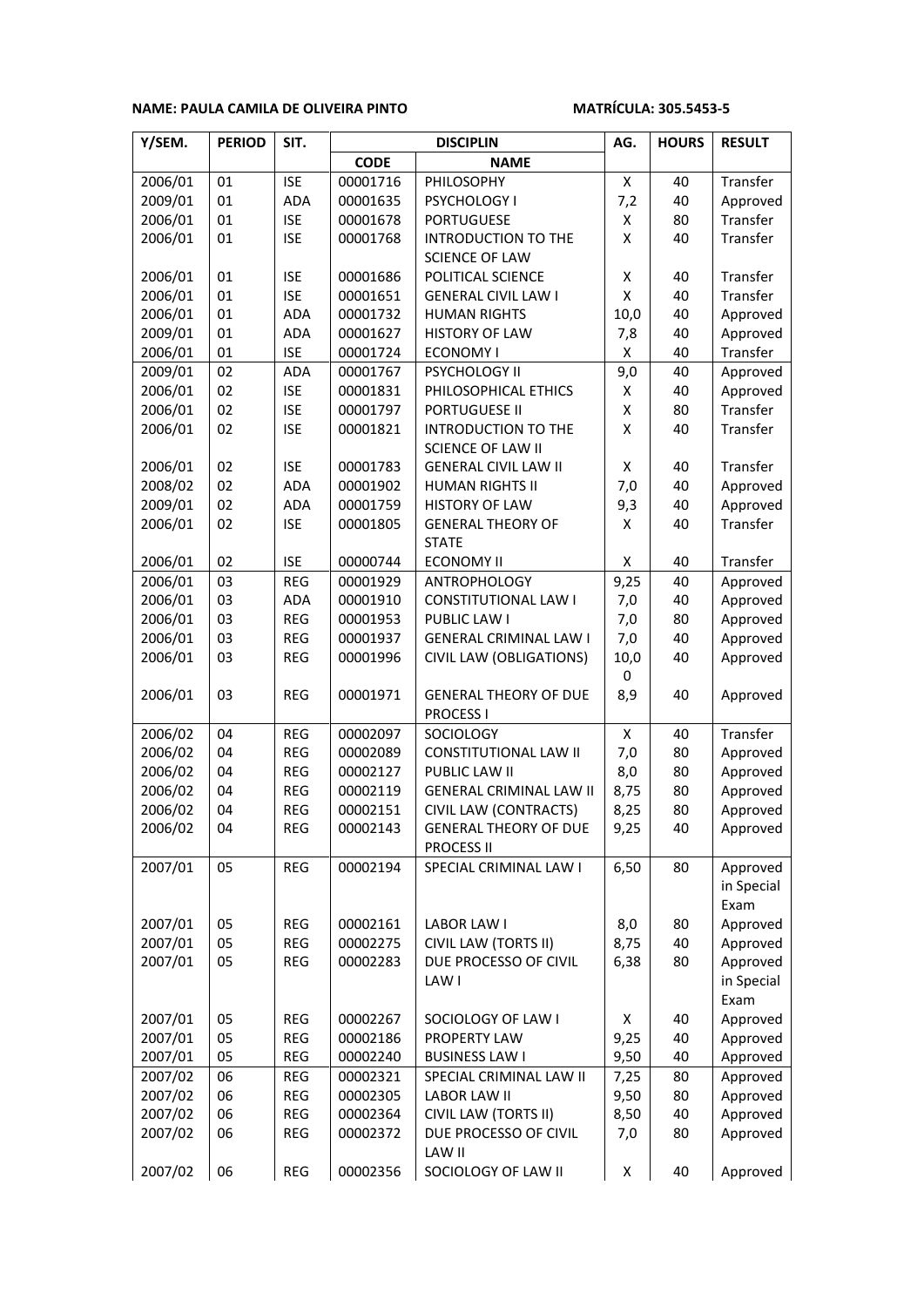| 2007/02 | 06     | <b>REG</b> | 00002331 | <b>BUSINESS LAW II</b>      | 8,25 | 40 | Approved |  |  |
|---------|--------|------------|----------|-----------------------------|------|----|----------|--|--|
| 2007/02 | 06     |            | 00002313 | THEORY OF ARGUMENTS         | 8,25 | 40 | Approved |  |  |
|         |        |            |          | <b>AND ORATORY</b>          |      |    |          |  |  |
| 2008/01 | 07     | <b>REG</b> | 00007056 | <b>LAW CLINIC</b>           | 8,50 | 75 |          |  |  |
| 2008/01 | 07     | <b>REG</b> | 00002445 | SOCIAL SECURITY LAW I       | 9,75 | 40 | Approved |  |  |
| 2008/01 | 07     | <b>REG</b> | 00002453 | DUE PROCESS OF              | 7,00 | 80 | Approved |  |  |
|         |        |            |          | <b>CRIMINAL LAW II</b>      |      |    |          |  |  |
| 2008/01 | 07     | <b>REG</b> | 00002380 | <b>RESEARCH</b>             | X    | 40 | Approved |  |  |
|         |        |            |          | METODOLOGIES I              |      |    |          |  |  |
|         |        |            |          |                             |      |    |          |  |  |
| 2008/01 | 07     | <b>REG</b> | 00002429 | DUE PROCESS OF CIVIL        | 7,75 | 80 | Approved |  |  |
|         |        |            |          | LAW IV                      |      |    |          |  |  |
| 2008/01 | 07     | <b>REG</b> | 00002410 | DUE PROCESS OF LABOR        | 8,25 | 40 | Approved |  |  |
|         |        |            |          | LAW II                      |      |    |          |  |  |
| 2008/01 | 07     | REG        | 00002437 | <b>BUSINESS LAW III</b>     | 8,50 | 40 | Approved |  |  |
| 2008/01 | 07     | <b>REG</b> | 00002399 | SPECIAL TOPICS III -        | 7,50 | 40 | Approved |  |  |
|         |        |            |          | ECONOMICAL LAW II           |      |    |          |  |  |
| 2008/01 | 07     | <b>REG</b> | 00002402 | SPECIAL TOPICS-             | 8,75 | 40 | Approved |  |  |
|         |        |            |          | <b>CURRENT QUESTIONS ON</b> |      |    |          |  |  |
|         |        |            |          | <b>CONTRACT LAW</b>         |      |    |          |  |  |
| 2008/02 | 08     | <b>REG</b> | 00007064 | LAW CLINIC                  | 9,50 | 75 |          |  |  |
| 2008/02 | 08     | REG        | 00002569 | SOCIAL SECURITY LAW II      | 9,25 | 40 | Approved |  |  |
| 2008/02 | 08     | <b>REG</b> | 00002577 | DUE PROCESS OF              | 9,25 | 80 | Approved |  |  |
|         |        |            |          | <b>CRIMINAL LAW II</b>      |      |    |          |  |  |
| 2008/02 | 08     | REG        | 00002461 | <b>RESEARCH</b>             | 7,00 | 40 | Approved |  |  |
|         |        |            |          | METODOLOGIES II             |      |    |          |  |  |
| 2008/02 | 08     | <b>REG</b> | 00002534 | DUE PROCESS OF CIVIL        | 7,75 | 80 | Approved |  |  |
|         |        |            |          | LAW IV                      |      |    |          |  |  |
| 2008/02 | 08     | <b>REG</b> | 00002518 | DUE PROCESS OF LABOR        | 9,00 | 40 | Approved |  |  |
|         |        |            |          | LAW II                      |      |    |          |  |  |
| 2008/02 | 08     | <b>REG</b> | 00002542 | <b>BUSINESS LAW IV</b>      | 9,00 | 40 | Approved |  |  |
| 2008/02 | 08     | <b>REG</b> | 00002488 | SPECIAL TOPICS III -        | 7,00 | 40 |          |  |  |
|         |        |            |          |                             |      |    | Approved |  |  |
|         |        |            |          | ECONOMICAL LAW II           |      |    |          |  |  |
| 2008/02 | 08     | <b>REG</b> | 00002501 | SPECIAL TOPICS IV -         | 10,0 | 40 | Approved |  |  |
|         |        |            |          | <b>INTEGRATION LAW</b>      |      |    |          |  |  |
| 2009/01 | 09     | <b>REG</b> | 00007072 | <b>LAW CLINIC</b>           | 8,50 | 75 | Approved |  |  |
| 2009/01 | 09     | <b>REG</b> | 00002666 | PHILOSOPHY OF LAW           | 9,00 | 40 | Approved |  |  |
| 2009/01 | 09     | <b>REG</b> | 00002585 | CIVIL LAW (FAMILY)          | 9,00 | 80 | Approved |  |  |
| 2009/01 | 09     | REG        | 00002631 | <b>TAX LAX I</b>            | 8,50 | 80 | Approved |  |  |
| 2009/01 | 09     | <b>REG</b> | 00002658 | <b>ENVIROMENTAL LAW I</b>   | 8,30 | 40 | Approved |  |  |
| 2009/01 | 09     | <b>REG</b> | 00002607 | <b>CONSUMER LAW I</b>       | 8,30 | 40 | Approved |  |  |
| 2009/01 | 09     | <b>REG</b> | 00002615 | PUBLIC INTERNATIONAL        | 7,50 | 40 | Approved |  |  |
|         |        |            |          | LAW                         |      |    |          |  |  |
| 2009/01 | 09     | <b>REG</b> | 00002623 | LAW OF MEDICINE I           | 8,30 | 40 | Approved |  |  |
| 2009/01 | 09     | <b>REG</b> | 00002593 | SPECIAL TOPICS V            | 9,00 | 40 | Approved |  |  |
| 2009/01 | 09     | <b>REG</b> | 00007560 | <b>MONOGRAPH I</b>          | 9,00 | 40 | Approved |  |  |
| 2009/02 | 10     | <b>REG</b> | 00007080 | <b>LAW CLINIC</b>           | 8,00 | 75 | Approved |  |  |
| 2009/02 | 10     | <b>REG</b> | 00002763 | <b>TAX LAW</b>              | 9,80 | 80 | Approved |  |  |
| 2009/02 | 10     | <b>REG</b> | 00002682 | CIVIL LAW (SUCCESSION)      | 9,00 | 80 | Approved |  |  |
| 2009/02 | $10\,$ | REG        | 00002771 | <b>ENVIROMENTAL LAW</b>     | 8,50 | 40 | Approved |  |  |
| 2009/02 | 10     | REG        | 00002720 | <b>CONSUMER LAW II</b>      | 9,00 | 40 | Approved |  |  |
| 2009/02 | 10     | <b>REG</b> | 00002739 | PRIVATE INTERNATIONAL       | 8,80 | 40 | Approved |  |  |
|         |        |            |          | LAW                         |      |    |          |  |  |
|         |        |            |          |                             |      |    |          |  |  |
| 2009/02 | 10     | <b>REG</b> | 00002747 | LAW OF MEDICINE II          | 9,50 | 40 | Approved |  |  |
| 2009/02 | 10     | <b>REG</b> | 00002781 | PROFESSIONAL ETHICS         | 8,80 | 40 | Approved |  |  |
| 2009/02 | 10     | <b>REG</b> | 00007579 | <b>MONOGRAPH II</b>         | 10,0 | 40 | Approved |  |  |
| 2009/02 | 10     | REG        | 00002704 | SPECIAL TOPICS VI           | 9,00 | 40 | Approved |  |  |